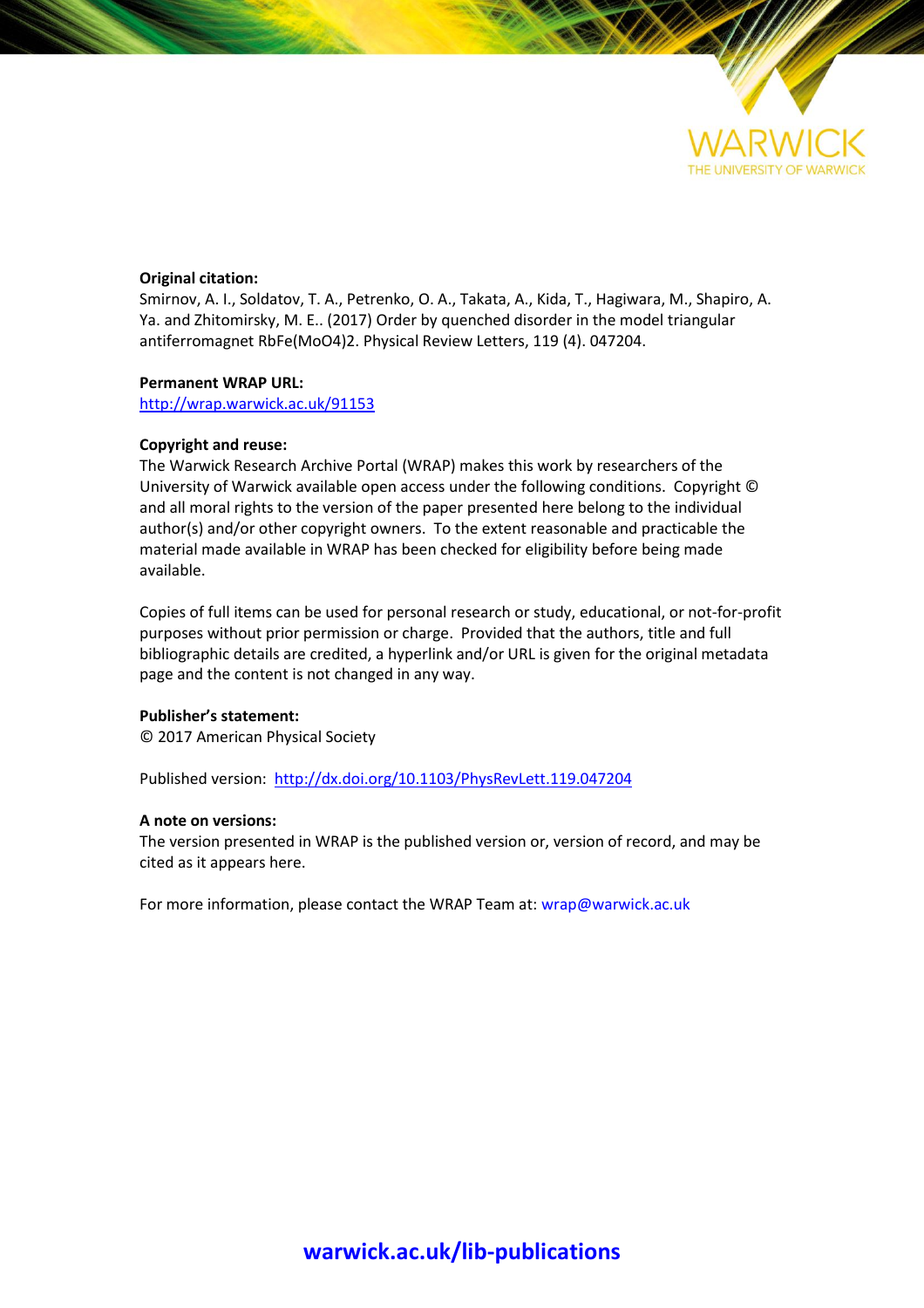# Order by Quenched Disorder in the Model Triangular Antiferromagnet  $RbFe(MoO<sub>4</sub>)<sub>2</sub>$

A. I. Smirnov,<sup>1</sup> T. A. Soldatov,<sup>1,2</sup> O. A. Petrenko,<sup>3</sup> A. Takata,<sup>4</sup> T. Kida,<sup>4</sup> M. Hagiwara,<sup>4</sup>

A. Ya. Shapiro, $5$  and M. E. Zhitomirsky<sup>6</sup>

<sup>1</sup>P. L. Kapitza Institute for Physical Problems, RAS, 119334 Moscow, Russia

<sup>2</sup>Moscow Institute for Physics and Technology, 141700 Dolgoprudny, Russia<sup>3</sup>Department of Physics University of Warwick, Coventry CV4.741, United King

 $3$ Department of Physics, University of Warwick, Coventry CV4 7AL, United Kingdom

<sup>4</sup>Center for Advanced High Magnetic Field Science (AHMF), Osaka University, Osaka 560-0043, Japan

<sup>5</sup>A. V. Shubnikov Institute for Crystallography RAS, 119333 Moscow, Russia

<sup>6</sup>CEA, INAC-PHELIQS, F-38000 Grenoble, France

(Received 29 March 2017; published 26 July 2017)

We observe a disappearance of the  $1/3$  magnetization plateau and a striking change of the magnetic configuration under a moderate doping of the model triangular antiferromagnet  $RbFe(MoO<sub>4</sub>)<sub>2</sub>$ . The reason is an effective lifting of degeneracy of mean-field ground states by a random potential of impurities, which compensates, in the low-temperature limit, the fluctuation contribution to free energy. These results provide a direct experimental confirmation of the fluctuation origin of the ground state in a real frustrated system. The change of the ground state to a least collinear configuration reveals an effective positive biquadratic exchange provided by the structural disorder. On heating, doped samples regain the structure of a pure compound, thus allowing for an investigation of the remarkable competition between thermal and structural disorder.

DOI: [10.1103/PhysRevLett.119.047204](https://doi.org/10.1103/PhysRevLett.119.047204)

Triangular-lattice antiferromagnets (TLAFs) form a popular class of magnetic materials that provides paradigmatic cases of magnetic frustration [\[1\]](#page-5-0) and intrinsic multiferroicity [\[2,3\].](#page-5-1) A spectacular manifestation of frustration in TLAFs is the  $1/3$  magnetization plateau with the up-updown (*uud*) spin structure stabilized by fluctuations out of a degenerate manifold of classical ground states  $[4-6]$ . A  $1/3$ magnetization plateau has been experimentally observed in a number of TLAFs [7–[11\].](#page-5-3) Generally, it is a challenging task to distinguish the pure frustration-driven plateaus from those produced by additional perturbations, such as an Ising anisotropy or magnetoelastic coupling. The latter mechanism is responsible for the  $1/2$  magnetization plateau in chromium spinels [12–[14\],](#page-5-4) whereas an Ising anisotropy may contribute to the  $1/3$  plateau in some triangular antiferromagnets [\[9,10\]](#page-5-5). Thus, a direct verification of the plateau mechanism remains a pressing issue in the field of frustrated magnetism.

An experimental test to determine if fluctuations are at the origin of the magnetization plateau states in TLAFs has recently been suggested [\[15\]](#page-5-6). It was shown theoretically that the frustration-driven plateaus become unstable in the presence of a weak structural disorder either in the form of nonmagnetic dilution or as an exchange-bond randomness. Weak disorder in frustrated magnets makes an energetic selection among degenerate ground states that competes with the effect of thermal or quantum fluctuations. Besides the plateau smearing, in fields below the plateau, the structural disorder may also stabilize umbrella- or fan-type magnetic structures instead of the more collinear states selected by fluctuations in clean TLAFs [4–[6\].](#page-5-2) The strong influence of a weak doping is due to a high degree of degeneracy in a magnet with a fluctuation-selected ground state and will not give a comparable effect in systems with a pronounced minimum of the mean-field energy. Thus, the experimental observation of the plateau vanishing and of a ground state changing on doping serves as direct evidence of the fluctuation origin of corresponding phases in pure crystals with magnetic frustration. At the phenomenological level, the effect of structural disorder on degeneracy lifting in frustrated magnets may be represented by an effective biquadratic exchange with a positive sign [\[15](#page-5-6)–19]. In a different context, a positive biquadratic exchange was shown to be generated by surface roughness in ferromagnetic multilayers [\[20\],](#page-5-7) where it leads to the experimentally observed 90° orientation of magnetizations [\[21,22\]](#page-5-8).

Our work is motivated by a search for direct experimental evidence for a disorder-induced positive biquadratic exchange in bulk frustrated magnets. We also seek to verify experimentally the fluctuation nature of the ground state of a pure TLAF and to observe the competition between static and dynamic disorder. The material chosen for the study is  $RbFe(MoO<sub>4</sub>)<sub>2</sub>$ , a magnetic compound featuring triangular-lattice layers of  $Fe<sup>3+</sup>$  ions with semiclassical  $S = 5/2$  spins. The system has an easy-plane magnetic anisotropy with the plane parallel to layers and exhibits a 1/3 magnetization plateau only for  $H\bot c$  (the c axis is normal to the  $Fe^{3+}$  layers) [\[23,24\]](#page-5-9). Random exchange-bond modulations in triangular layers is achieved by substituting K for Rb in the interlayer space. In this Letter, we present experimental results that demonstrate a rapid disappearance of the plateau on K doping, whereas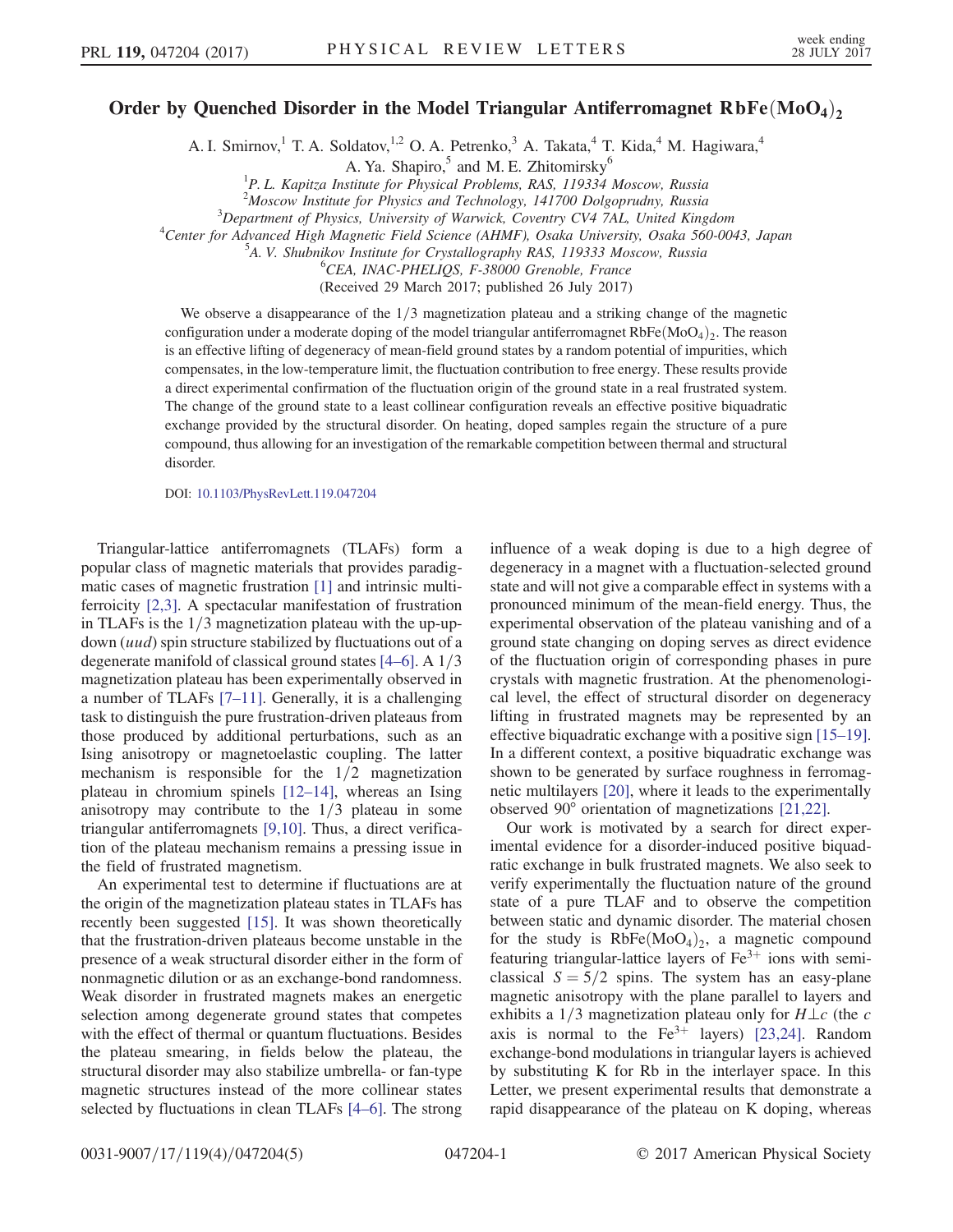the Néel temperature  $T_N$ , the saturation field  $H_{\text{sat}}$ , and the antiferromagnetic resonance gap  $\Delta$  are all changed by less than 15%. Furthermore, the electron spin resonance (ESR) measurements also reveal a drastic change of the spin structure with doping at fields below the plateau.

The crystals of  $Rb_{1-x}K_xFe(MoO_4)_2$  were prepared as previously described [\[8\]](#page-5-10). In addition to a controlled amount of K, about 1 atomic percent of Al was also found in some samples. This aluminum impurity probably comes from the corundum crucible and is a likely reason for the observed dispersion in  $T_N$  of about  $\pm 0.2$  K for the samples with the same x. In the limiting case of  $KFe(MoO<sub>4</sub>)<sub>2</sub>$  (x = 1), we get an ∼50% reduction of the principal exchange constant [\[25\]](#page-5-11). The magnetization curves  $M(H)$  and susceptibility were studied by means of the vibrating sample magnetometer in magnetic fields up to 10 T and by a pulsed field method in the 30 T range using the 55 T magnet at the AHMF center in Osaka University. Multifrequency 25– 150 GHz ESR was used to determine the zero-field energy gap at the AHMF center and to derive frequency-field diagrams and angular dependencies of ESR absorption at the Kapitza Institute.

The magnetization plateau for the pure sample (as illustrated in the inset in Fig. [1](#page-2-0)) is clearly marked by a significant reduction in the derivative,  $dM/dH$ , measured for  $H \perp c$ . The development of the  $dM(H)/dH$  curves on doping is presented in the left panel in Fig. [1](#page-2-0). At  $T = 1.4$  K, the decrease in the  $dM/dH$  value on the plateau becomes smaller with doping, and for  $x = 0.15$ the plateau completely disappears. However, the temperature evolution of  $dM(H)/dH$  curves for this  $x = 0.15$ 

<span id="page-2-0"></span>

FIG. 1. (Left)  $dM/dH$  vs field curves for the  $Rb_{1-x}K_xFe(MoO_4)$  crystals with different x, measured in the pulse field  $H \perp c$  at  $T = 1.4$  K. Parameters a and c are used to define a plateau quality factor Q (see the main text). (Inset)  $M(H)$ and  $dM(H)/dH$  curves taken for a pure sample at the same temperature in steady fields using a vibrating sample magnetometer. (Right)  $dM/dH$  vs field curves for the  $x = 0.15$  sample measured in the pulsed field  $H \perp c$  at different temperatures.

sample shows that the plateau is restored, at least partially, on heating. The local minimum in the derivative appears again near 6 T for  $T = 2.8$  K and remains clearly visible at 3.0 and 3.5 K, as shown in Fig. [1,](#page-2-0) right panel. We present here only the records of the  $dM(H)/dH$  curves for a decreasing magnetic field, as this sweep direction helps to avoid the sample heating caused by a magnetocaloric effect. The full collection of the  $dM(H)/dH$  curves for both increasing and decreasing fields is given in Supplemental Material [\[26\].](#page-5-12)

We introduce a *quality* factor  $Q = 1 - a/c$  to characterize the magnetization plateau. Here  $a$  is the value of the  $dM/dH$  at its minimum on a plateau, and c is the value of the  $dM/dH$  for the fields between the plateau and magnetization saturation, as defined in Fig. [1.](#page-2-0) For an ideal, perfectly flat plateau,  $Q = 1$ , while  $Q = 0$  corresponds to the absence of the plateau. The dependence of  $Q$  on doping and temperature (see Fig. [2](#page-2-1)) shows a disappearance of the plateau on doping and its restoration on heating. The value of  $H<sub>sat</sub>$  is defined as a field where  $dM/dH$  decreases by 50% compared to its value just above a plateau. The value of  $\mu_0H_{\text{sat}}$  measured at  $T = 1.4$  K decreases on doping from 18.6 T in a pure sample to 16.7 T for  $x = 0.15$ . An empirical width of the field transition to a saturation, estimated as a field interval where the  $dM/dH$  varies between 0.75 and 0.25 of the maximum value, is 0.3 T for the  $x = 0$  sample, and it increases to about 1.0 T for the  $x = 0.15$  sample but is still much smaller than the saturation field itself. Using a similar criterion, that the change of derivative  $dM/dT$  varies between 0.75 and 0.25 of the maximum value, the transition width  $\Delta T$  at  $T_N$  can also be estimated.  $\Delta T$  is about 0.1 K for all x, except  $x = 0.05$ , where it is  $0.3$  K, thus showing that the transition region is significantly smaller than  $T_N$ . On doping, the value of  $T_N$ decreases from 4.1 for  $x = 0$  to 3.0 K for the  $x = 0.15$ sample. The x dependencies of the normalized values of  $T_N$ and  $H<sub>sat</sub>$  are presented in the left panel in Fig. [2.](#page-2-1)

The ESR spectra of a nominally pure sample (left panels in Fig. [3](#page-3-0)) have an energy gap of  $\Delta_0 \approx 90 \text{ GHz}$  and for  $H \perp c$ consist of the two frequency branches, ascending and

<span id="page-2-1"></span>

FIG. 2. (Left) Normalized values of Néel temperature  $T_N$ , saturation field  $H_{\text{sat}}$ , excitation gap  $\Delta$ , and plateau quality factor  $Q$  vs doping. (Right) Plateau quality factor  $Q$  vs temperature for samples with different doping concentrations. Dashed lines are guides to the eyes.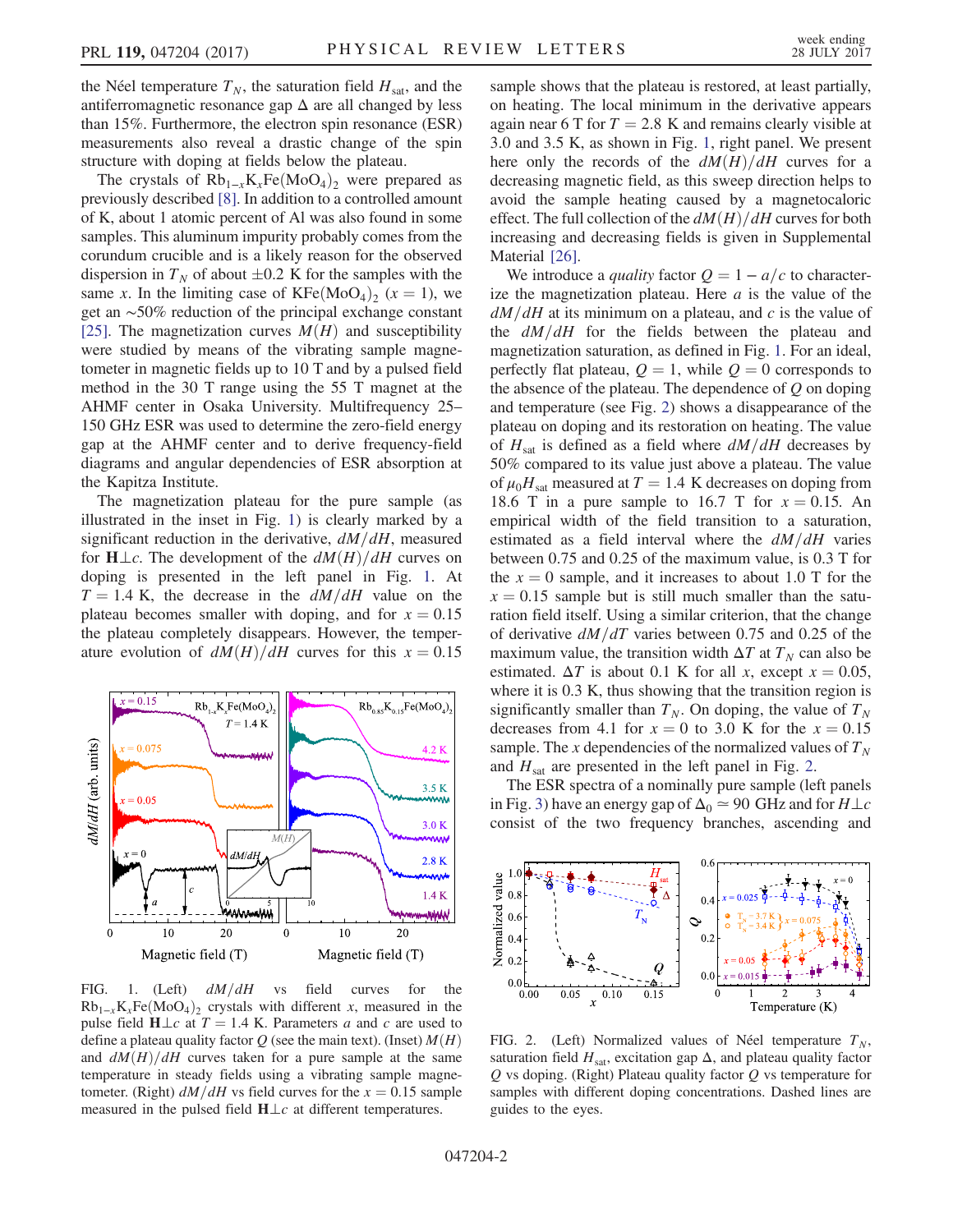<span id="page-3-0"></span>

FIG. 3. Frequency-field diagrams of the  $Rb_{1-x}K_xFe(MoO_4)_2$ samples for  $x = 0$  (left-hand side panels) and  $x = 0.15$  (righthand side panels). The top and bottom panels show the ESR frequencies for  $H \perp c$  and  $H \parallel c$ , respectively. The experimental results (symbols) are compared to the calculations (solid lines) for the Y/umbrella structure with  $J = 1.1J_0$ ,  $D = D_0$  for  $x = 0$  and for the inverted  $Y(\bar{Y})$ /umbrella state with  $J=0.9J_0, D=D_0$  for  $x = 0.15$ ; see the main text for the notations. Dashed lines represent a calculation for the  $\bar{Y}$  state with  $K/J = 0.01$ , while the ellipse covers a wide area of weak absorption.

descending with an applied magnetic field in agreement with the previous results [\[8,24\]](#page-5-10). The ascending branch is split into two closely positioned branches  $(A)$  and  $(B)$  by the weak interplane interactions. The frequency of the descending branch  $(C)$  is reduced almost to zero for the field approaching the lower boundary of the plateau, while another mode  $(D)$ , of a higher frequency, appears near the entrance of the plateau. Modes in the middle of the plateau  $(E)$  and at the upper boundary  $(F)$  are also detected in qualitative agreement with the theory [\[6\]](#page-5-13) and previous experiments  $[8]$ . Finally, a weakly absorbing mode  $(G)$  near 30 GHz appears due to a splitting of the zero-frequency mode [\[8\].](#page-5-10) A full record of the microwave absorption vs magnetic field at different frequencies is given in Supplemental Material [\[26\].](#page-5-12)

The frequency-field dependencies for the  $x = 0.15$ sample are shown in the right-hand panels in Fig. [3.](#page-3-0) The gap  $\Delta$  is reduced to  $(75 \pm 5)$  GHz on doping, and its evolution with doping concentration  $x$  is shown in Fig. [2](#page-2-1). For a pure sample, ESR lines are observed both above and below  $\Delta_0$  for  $H \perp c$ , while for the  $x = 0.15$  sample only the ascending ESR branch is detected. The descending ESR branch either disappears or transforms in a field-independent mode on doping. For the field  $\mathbf{H}||c$ , both the ascending and descending branches are visible for pure and all doped samples; see the lower panels in Fig. [3](#page-3-0) and Ref. [\[26\]](#page-5-12). The angular dependence of the ESR absorption, presented in Ref. [\[26\]](#page-5-12), reveals that, upon rotating from  $\mathbf{H} \parallel c$  to  $\mathbf{H} \perp c$ , the ESR line of the descending branch is smeared at a deviation from the c axis and disappears completely for  $H \perp c$  in the  $x = 0.15$  sample, while it is conserved in a pure sample. This observation gives a direct confirmation of the disappearance of the descending ESR branch on doping.

<span id="page-3-1"></span>To model the observed behavior of doped  $RbFe(MoO<sub>4</sub>)<sub>2</sub>$ , we use the spin Hamiltonian

$$
\hat{\mathcal{H}} = \sum_{\langle ij \rangle} J_{ij} \mathbf{S}_i \cdot \mathbf{S}_j + D \sum_i (\mathbf{S}_i^z)^2 - g \mu_B \sum_i \mathbf{H} \cdot \mathbf{S}_i. \tag{1}
$$

The nearest-neighbor exchange constant  $J_{ij}$  is assumed to have a weak random variation between the bonds:  $J_{ii} =$  $\langle J_{ij} \rangle + \delta J_{ij}, \ \langle \delta J_{ij} \delta J_{kl} \rangle = \delta J^2 \delta_{ij,kl}, \text{ and } \delta J \ll J = \langle J_{ij} \rangle.$ Inelastic neutron scattering experiments yield  $J_0 =$ 0.086 meV and  $D_0 = 0.027$  meV for RbFe $(M_0O_4)_2$  [\[27\]](#page-5-14). The effect of bond disorder and/or thermal and quantum fluctuations can be semiquantitatively represented by adding a biquadratic term

$$
\hat{\mathcal{H}}_B = K \sum_{\langle ij \rangle} (\mathbf{S}_i \cdot \mathbf{S}_j)^2.
$$
 (2)

<span id="page-3-3"></span>For the purely Heisenberg model [\(1\)](#page-3-1) with  $D = 0$ ,  $\delta J_{ij} = 0$ , the quantum fluctuations contribute  $K_Q \simeq -J/(24S^3)$  [\[28\]](#page-5-15). A negative sign for the biquadratic constant  $K$  means that fluctuations select the most collinear or coplanar states, resulting in a standard sequence of the ordered states as the field increases; see Figs.  $4(a) - 4(c)$  $4(a) - 4(c)$  [\[6\]](#page-5-13). A frozen bond disorder instead generates a positive biquadratic contribution,  $K_{dis} = \frac{\delta J^2}{(3JS^2)}$  [\[15\].](#page-5-6) For  $(\frac{\delta J}{J})^2 > 1/(8S)$ , the disorder effect becomes dominant, and the stable magnetic states are found by minimizing a Hamiltonian, which combines [\(1\)](#page-3-1) and [\(2\)](#page-3-3) with  $K > 0$ . One can straightforwardly verify that in such a case the least collinear states are energetically preferred. For the planar spin system  $(D > 0)$ ,

<span id="page-3-2"></span>

FIG. 4. Spin structures appearing for the pure TLAF in an applied field: (a) the Y state, (b) the *uud* state, and (c) the  $2:1$ state. Spin structures of a planar triangular antiferromagnet in the presence of structural disorder: (d) the  $\bar{Y}$  state and (e) the fan state.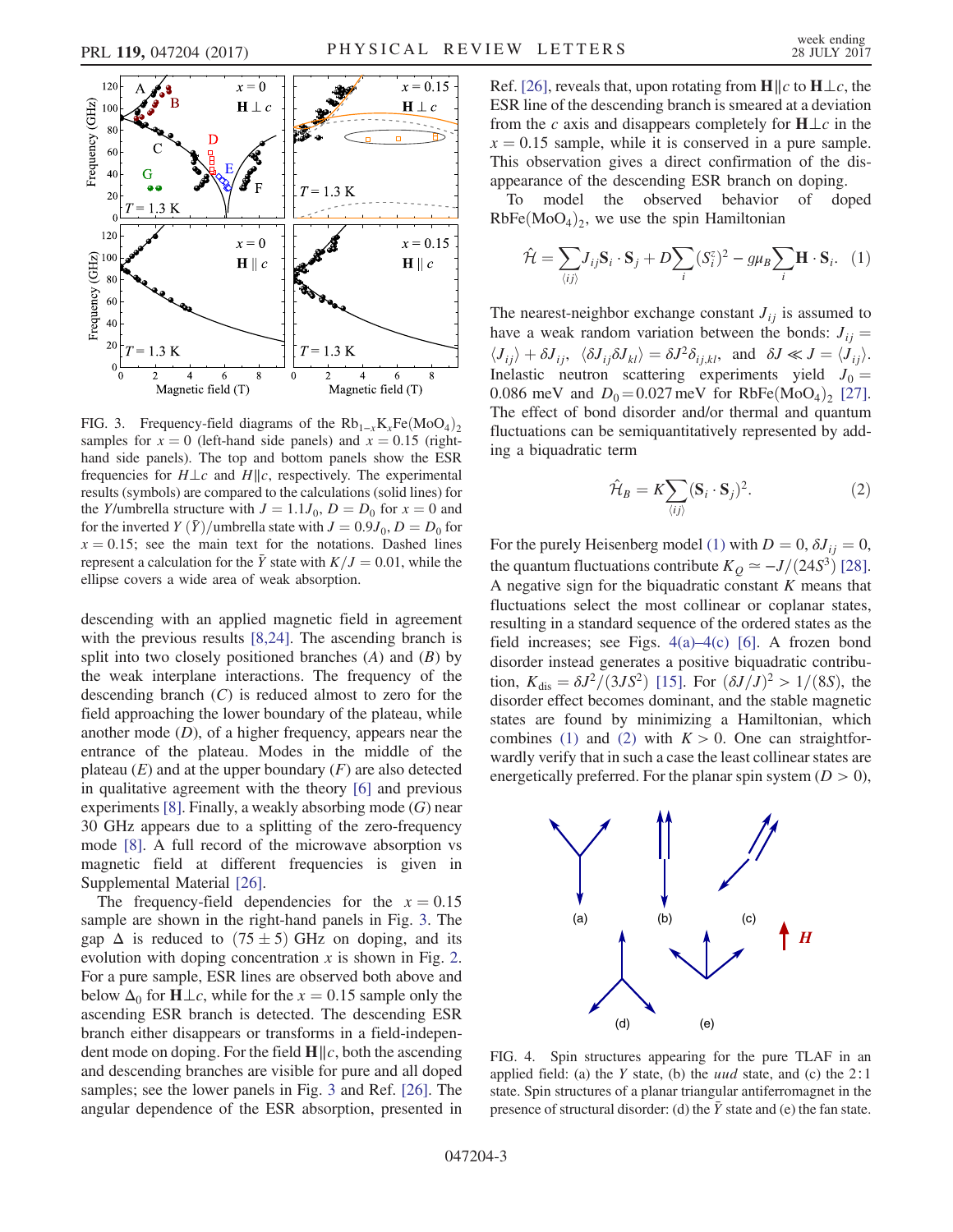this is the inverted Y  $(\bar{Y})$  state [Fig. [4\(d\)](#page-3-2)], which continuously transforms into the fan state in higher fields [Fig. [4\(e\)\]](#page-3-2). Small variations in the direction of the local anisotropy axis may also contribute to a lifting of the degeneracy and  $K_{\text{dis}}$ , but this weak effect is ignored as  $D < J$ .

The two possible low-field magnetic structures, the Y and the  $\bar{Y}$  states, have qualitatively different ESR spectra for in-plane orientations of an applied field. This fact fully agrees with the idea of an order-by-disorder effect, which relates the lifting of degeneracy in frustrated magnets to the excitation spectra of the different ground states [\[29,30\]](#page-5-16). Performing the standard spin-wave calculations for [\(1\)](#page-3-1), we obtain two resonance frequencies:

<span id="page-4-0"></span>
$$
\omega_1 = 3JS\sqrt{d(1 \mp h)(3 \pm h)}, \qquad d = \frac{D}{3J}
$$
  

$$
\omega_2 = 3JS\sqrt{2d + h^2 + d(1 \pm h)^2}, \qquad h = \frac{g\mu_B H}{3JS}, \qquad (3)
$$

where the upper (lower) sign corresponds to the  $Y(\bar{Y})$ state. The third ESR branch vanishes in the harmonic approximation  $\omega_3 = 0$  reflecting the remaining classical degeneracy.

For  $H \perp c$ , the ESR frequencies of pure RbFe $(M_0O_4)_2$ , shown in the upper left panel in Fig. [3](#page-3-0), are accurately described by the expressions [\(3\)](#page-4-0) for the Y state with  $J =$  $1.1J_0$  and  $D = D_0$ , the values that are marginally different from the ones obtained in the neutron scattering experiments [\[27\].](#page-5-14) The agreement between the theory and experiment is good despite the presence of the incommensurate spiral state in low fields [\[3\],](#page-5-17) which may indicate significant Y-type distortions of the spiral structure induced by an external field. The same microscopic parameters also nicely fit the ESR data for  $H||c$  (the lower left panel in Fig. [3](#page-3-0)); see also [\[26\]](#page-5-12). The characteristic feature of the ESR spectra for the Y state  $(H \perp c)$  is the descending branch  $\omega_1(H)$  that corresponds to the out-of plane oscillations of the two spin sublattices about the field direction, while the third sublattice remains parallel to the field. The frequency of this mode decreases to zero upon a transition into the collinear uud structure at  $\mu_0 H \approx 6$  T. In contrast, the frequency of the same mode for the  $\bar{Y}$  state, which remains noncollinear, exhibits little variation in the corresponding field region. Thus, the absence of the descending ESR branch for the doped samples for  $H \perp c$  clearly indicates a change of the spin structure. We compare the ESR data for the  $x = 0.15$ doped sample with the theoretical frequencies  $(3)$  for the Y state on the upper right panel in Fig. [3.](#page-3-0) A somewhat smaller averaged value of  $J = 0.9J_0$  ( $D = D_0$ ) used for the fit is consistent with a local reduction of the exchange interaction induced by K impurities.

The biquadratic interaction [\(2\)](#page-3-3) has been derived as an effective potential in the manifold of degenerate classical ground states [\[28\]](#page-5-15). Nevertheless, the effect of structural disorder on the  $q = 0$  excitations in the  $\bar{Y}$  state beyond substituting averaged  $J$  and  $D$  can be estimated by explicitly including  $\hat{\mathcal{H}}_B$  in the calculations. One should bear in mind that an effective biquadratic interaction is rather weak. Using  $K_{dis} = \delta J^2 / (3JS^2)$  [\[15\]](#page-5-6) and noting that the local  $\delta J/J \approx 50\%$ , we find that the biquadratic constant does not exceed  $K_{dis}/J = 0.01-0.02$ , whereas  $K_O/J \simeq -3 \times 10^{-3}$ . We show in the upper right panel in Fig. [3](#page-3-0) the ESR modes computed for  $J = 0.9J_0$ ,  $D = D_0$ , and  $K/J = 0.01$ . The main qualitative effect of  $\mathcal{H}_B$  is a nonzero value for  $\omega_3$ , which reflects a lack of degeneracy, whereas the shift of the two upper modes is indeed tiny. The resonance frequencies for the third branch are too small to be detected in the ESR spectrometers used here.

One can see in Fig. [2](#page-2-1) that the plateau quality  $Q$  changes drastically with doping, whereas  $T_N$ ,  $H_{\text{sat}}$ , and  $\Delta$  exhibit a weak linear dependence on  $x$ . The samples with the plateau suppressed or canceled by the impurities still demonstrate a sharp Néel transition, shifted down in temperature from  $T_N$ in a pure sample. The behavior of  $T_N$ ,  $H_{\text{sat}}$ , and  $\Delta$  shows that the exchange interaction is not strongly affected on doping. A sharp Néel transition and a steplike change in  $dM/dH$  at saturation confirm the absence of the macroscopic inhomogeneities in the samples studied. Thus, the observed disappearance of the plateau and the change of the ground state in low fields should be ascribed only to the influence of a random potential. This statement is confirmed by the observed partial restoration of a plateau in doped samples on heating (see Fig. [2](#page-2-1)). Indeed, according to Ref.  $[[15]]$  $[[15]]$ , the region of the *uud* phase  $(1/3$ -plateau phase) in the  $T$ – $H$  phase diagram is shifted to a higher temperatures on doping.

In conclusion, the observed doping-induced changes of the magnetization curves and the magnetic resonance spectra of  $RbFe(MoO<sub>4</sub>)$ , reveal a transition from a collinear up-up-down structure, stabilized by fluctuations, to a fan structure supported by a weak static disorder, as well as a transformation of the lower-field spin structure from the Y type to an inverted Y structure. Our experiments establish the fluctuation origin of the  $1/3$ -plateau and the Y-type phases and show that the ground state selection process is affected by a strong competition between structural disorder and thermal fluctuations. The structural disorder is found to lead to a positive biquadratic exchange. We observe a fundamentally different behavior between pure and lightly doped samples on heating, which results in the restoration of the magnetization plateau in the doped materials, while in a pure crystal the plateau is removed. These observations provide convincing confirmation of the competition between thermal and quenched disorder, demonstrating that the negative biquadratic term arising from thermal fluctuations once again dominates at a higher temperature. Disorder-induced modifications of the magnetic structure may also be used to control multiferroicity of TLAFs and, perhaps, of other spiral antiferromagnets.